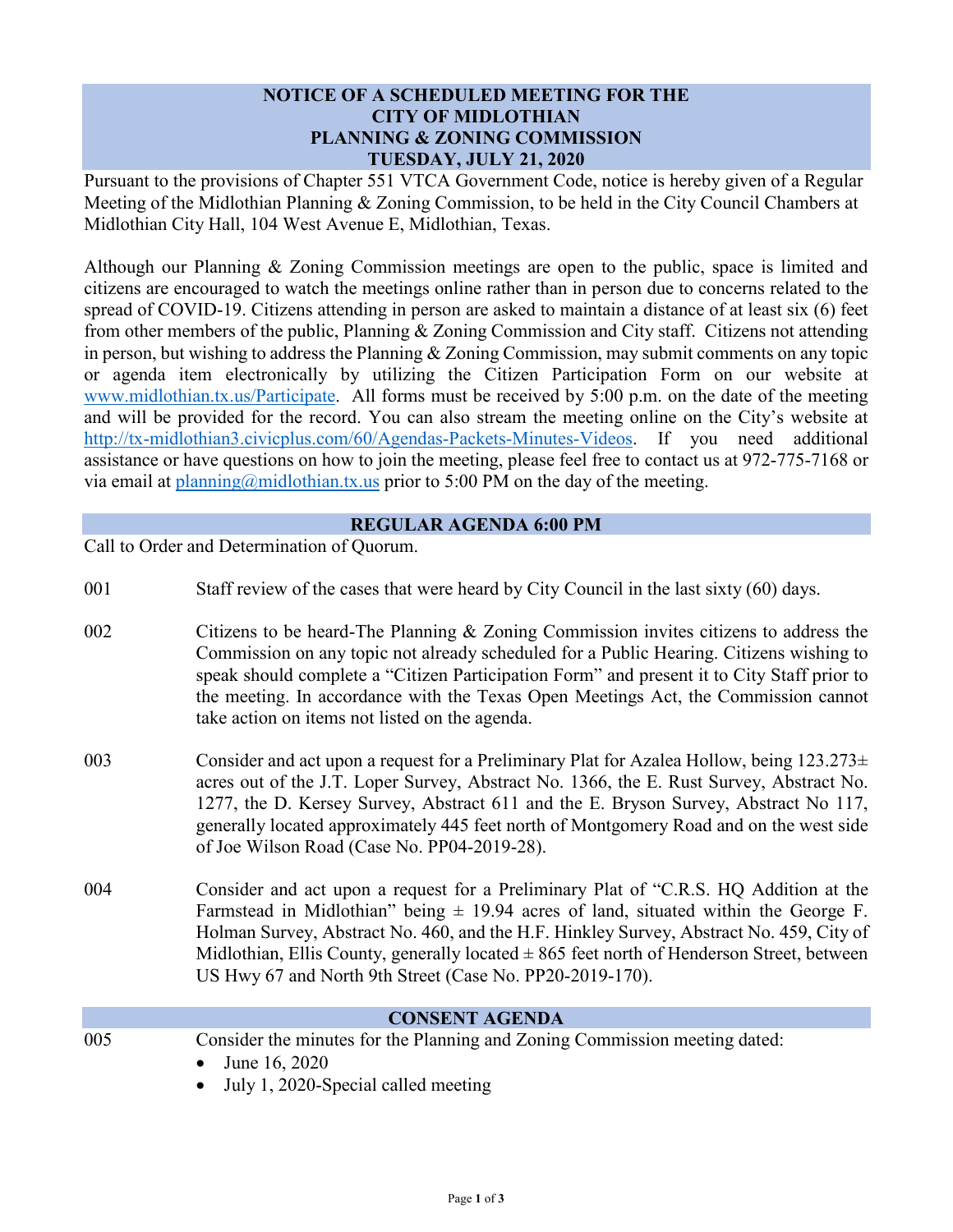006 Consider and act upon a request for a Final Plat for Azalea Hollow, being  $123.273 \pm \text{acres}$ out of the J.T. Loper Survey, Abstract No. 1366, the E. Rust Survey, Abstract No. 1277, the D. Kersey Survey, Abstract 611 and the E. Bryson Survey, Abstract No 117, generally located approximately 445 feet north of Montgomery Road and on the west side of Joe Wilson Road (Case No. FP05-2020-86).

## **REGULAR AGENDA AND PUBLIC HEARINGS**

- 007 Conduct a public hearing and consider and act upon an ordinance relating to the use and development of 18.878± acres, out of the James E. Hawkins Survey, Abstract No. 462, Benjamin F. Hawkins Survey, Abstract No. 464 and Marcellus T. Hawkins Survey, Abstract No. 463, by amending a portion of Planned Development District No. 81(PD-81) from non-residential uses to single-family residential uses. The property is generally located at the northeast corner of Hawkins Run Road. and 14th Street (Case No. Z17-2020- 066). - WITHDRAWN
- 008 Conduct a public hearing and consider and act upon an ordinance relating to the use and development of 966.35± acres out of the Robert Hosford Survey, Abstract No. 533, JL Blanton Survey, Abstract No 1284, Jourdan Powers Survey, Abstract No 838, William Lick Survey, Abstract 620, John Early Survey Abstract No 3473, Joseph Witherspoon Survey, Abstract No. 1137, Isaac Cooper Survey, Abstract No 226, Elizabeth Rice Survey, Abstract No. 929, AR Newton Survey, Abstract 807, West Wilkins Survey, Abstract No 1162, J Kyser Survey, Abstract No 597, Z Heath Survey, Abstract No 455, Puerta Irrigation Company Survey, Abstract No 1240 and the James P. Neill Survey, Abstract No 1387, by changing the zoning from Planned Development District No. 75 (PD-75) to a new Planned Development District (PD) for a mixed-use development which includes residential, commercial and industrial uses. The property is generally located north of U.S. Highway 287, between South Walnut Grove Road and Rex Odom Drive (Z21-2019-141). - WITHDRAWN
- 009 Consider and act upon a request for a special exception to Section 4.5602 (Off-Street Parking Requirements) to allow for additional parking spaces over the maximum number permitted, for a new Medical Office Building (USMD). The property is on 2.886± acres of land situated on Lots 7A and 7B, Block 1, of Walnut Grove Center South Addition. The property is located at 4430 East U.S. Highway 287 (Case No. M13-2020-89).
- 010 Conduct a public hearing and consider and act upon an ordinance relating to the use and development of  $224.883\pm$  acres out of the J. Smith Survey, Abstract No. 971, and R. Graham Survey Abstract No. 421, by changing the zoning from Agricultural (A) District to a Planned Development District (PD) for single-family residential uses. The property is located on the north side of Mockingbird Lane, between Walnut Grove Road and North Mockingbird Lane (approximately 2,000 feet east of the intersection of Walnut Grove Rd. and Mockingbird Lane) (Z18-2020-068).
- 011 Conduct a public hearing and consider and act upon a request for an amendment to Planned Development District No. 113, to provide for adoption of a sign plan, commonly known as 1201 E Highway 287, to allow for additional signage and restate the Planned Development regulations. (Case No. Z19-2020-082).